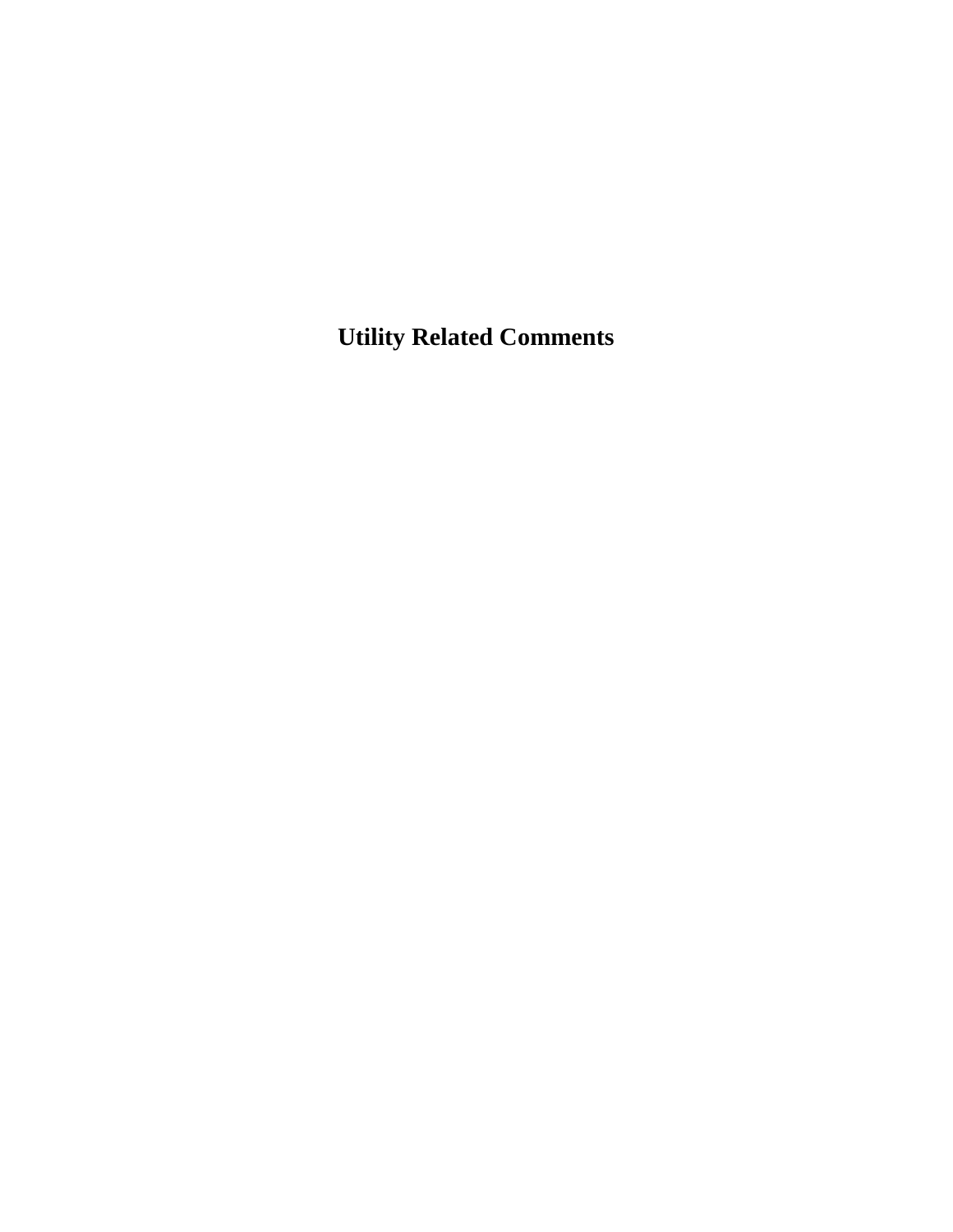

December 20, 2017

NC VW Settlement RFI Division of Air Quality – Mobile Sources 217 West Jones Street 1641 Mail Service Center Raleigh, NC 27699-1641 Delivered electronically to: [daq.NC\\_VWGrants@ncdenr.gov](mailto:daq.NC_VWGrants@ncdenr.gov)

#### **Subject: Response to NC VW RFI**

Dear Commissioner/Director:

Thank you for the opportunity to provide input through the Request for Information released on November 21, 2017. As the RFI states, North Carolina has an opportunity to utilize the funds from the Volkswagen Mitigation Trust to reduce air pollution in the state.

With the Mitigation Trust funds, the state has the opportunity to reduce pollution by replacing eligible engines and vehicles with newer model diesel engines that make full use of ultra-low sulfur diesel. When ULSD was introduced, tests completed by EPA, the California Air Resources Board, engine manufacturers and others showed that using the advanced emissions control devices enabled by the use of ULSD fuel would reduce emissions of hydrocarbons and oxides of nitrogen (precursors of ozone), as well as particulate matter to near-zero levels. As an additional environmental benefit, ULSD fuel enabled dieselpowered passenger cars and light trucks to meet the same stringent emissions standards as gasoline vehicles and diesel-powered vehicles tend to be more fuel efficient than gasoline-powered vehicles.

When the EPA developed rules to reduce the sulfur in diesel fuel to 15 ppm, it predicted that when the current heavy-duty vehicle fleet was completely replaced in 2030, the use of ULSD would provide annual emission reductions equivalent to removing the pollution from more than 90 percent of the MY2006 trucks and buses. The Mitigation Trust affords the state the opportunity to meet these goals in advance of 2030 by replacing those vehicles with newer diesel engines.

ULSD was introduced in 2006, and by December 2010, it was required in all highway uses. It was required in all non-road, locomotive and marine uses by December 2014. ULSD fuel enables the use of cleaner technology diesel engines and vehicles with advanced emissions control devices, resulting in significantly improved air quality. The newest diesel engines might even take advantage of the benefits provided by the new API FA-4 diesel engine oil. FA-4 oils are blended to a different high-temperature high-shear (HTHS) viscosity range to assist in reducing greenhouse gas emissions. In addition to the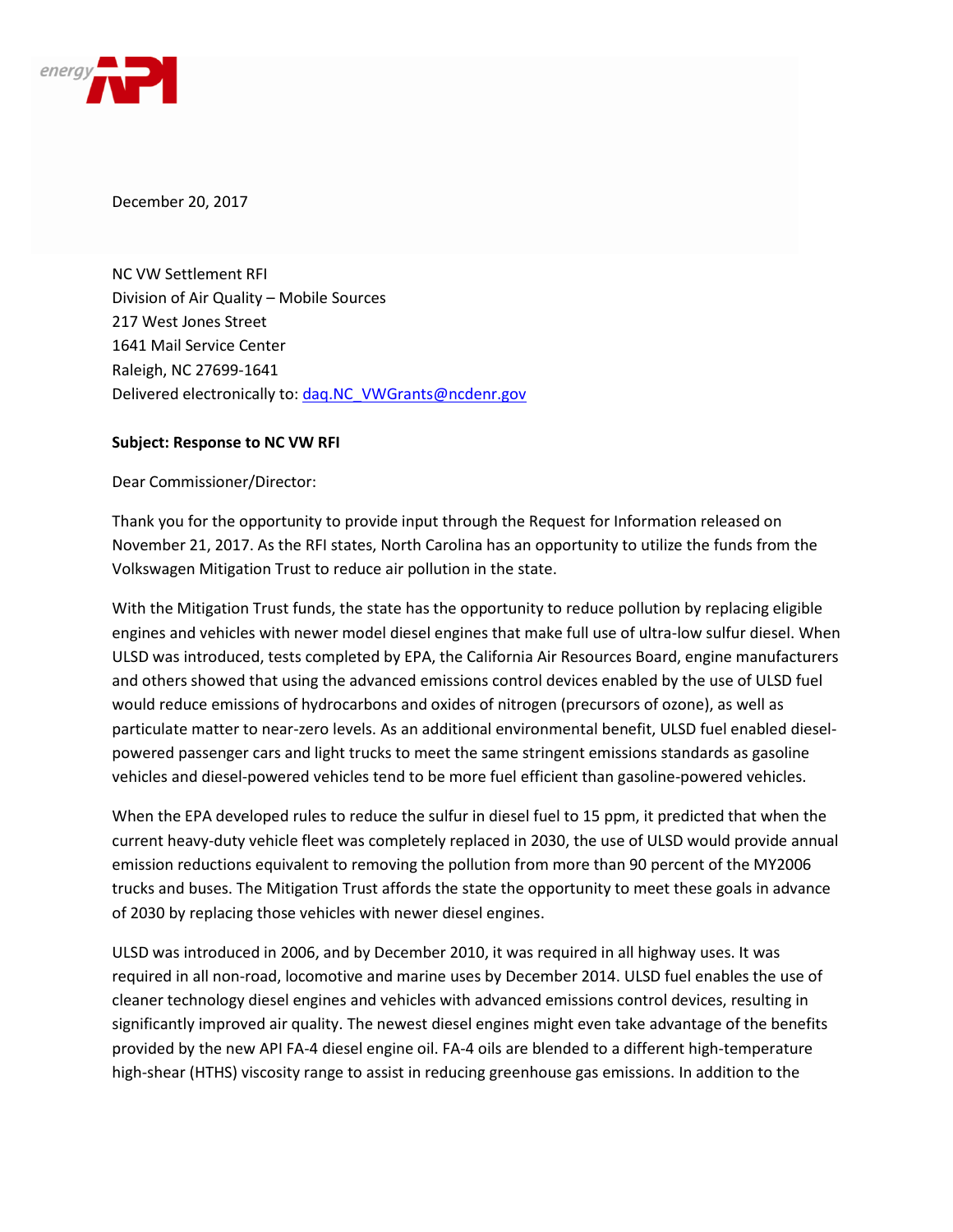

environmental benefits identified above, it remains a high energy density fuel with a robust installed supply infrastructure that is familiar to both users and mechanics. The Mitigation Trust has created an

opportunity for your state to reduce emissions and improve the environment and we encourage you to consider repowering your existing vehicles with newer clean diesel engines. $1$ 

If North Carolina believes it is necessary to utilize an "alternative fuel," natural gas is a good choice. The U.S. is now the world's largest producer of petroleum and natural gas, so natural gas vehicles help to achieve the public policy goal of maintaining energy and national security. Natural gas is also a clean burning fuel that can have environmental benefits at the local level reducing ground-level localized pollution. Natural gas primarily consists of methane (around 90 percent), with small amounts of ethane, propane, and other gases. Methane is lighter than air and burns almost completely, creating carbon dioxide and water as byproducts.

As you develop your application to the Mitigation Trust, we encourage you to consider the benefits of repowering your existing fleet with newer efficient diesel engines. If you have any questions, please don't hesitate to contact me at [McGowanD@api.org](mailto:McGowanD@api.org) or at 919-256-3646.

Sincerely,

 $\overline{\phantom{a}}$ 

(Electronically signed)

David McGowan, III Executive Director, North Carolina Petroleum Council

<sup>&</sup>lt;sup>1</sup> U.S. EPA, "Detailed Comparison of VW Eligible Mitigation Action 1-9 and Eligible Mitigation Action #10 (DERA Option[\) https://www.epa.gov/sites/production/files/2017-01/documents/vw-dera-option-elgble-mitig-compar-](https://www.epa.gov/sites/production/files/2017-01/documents/vw-dera-option-elgble-mitig-compar-2017-01.pdf)[2017-01.pdf](https://www.epa.gov/sites/production/files/2017-01/documents/vw-dera-option-elgble-mitig-compar-2017-01.pdf)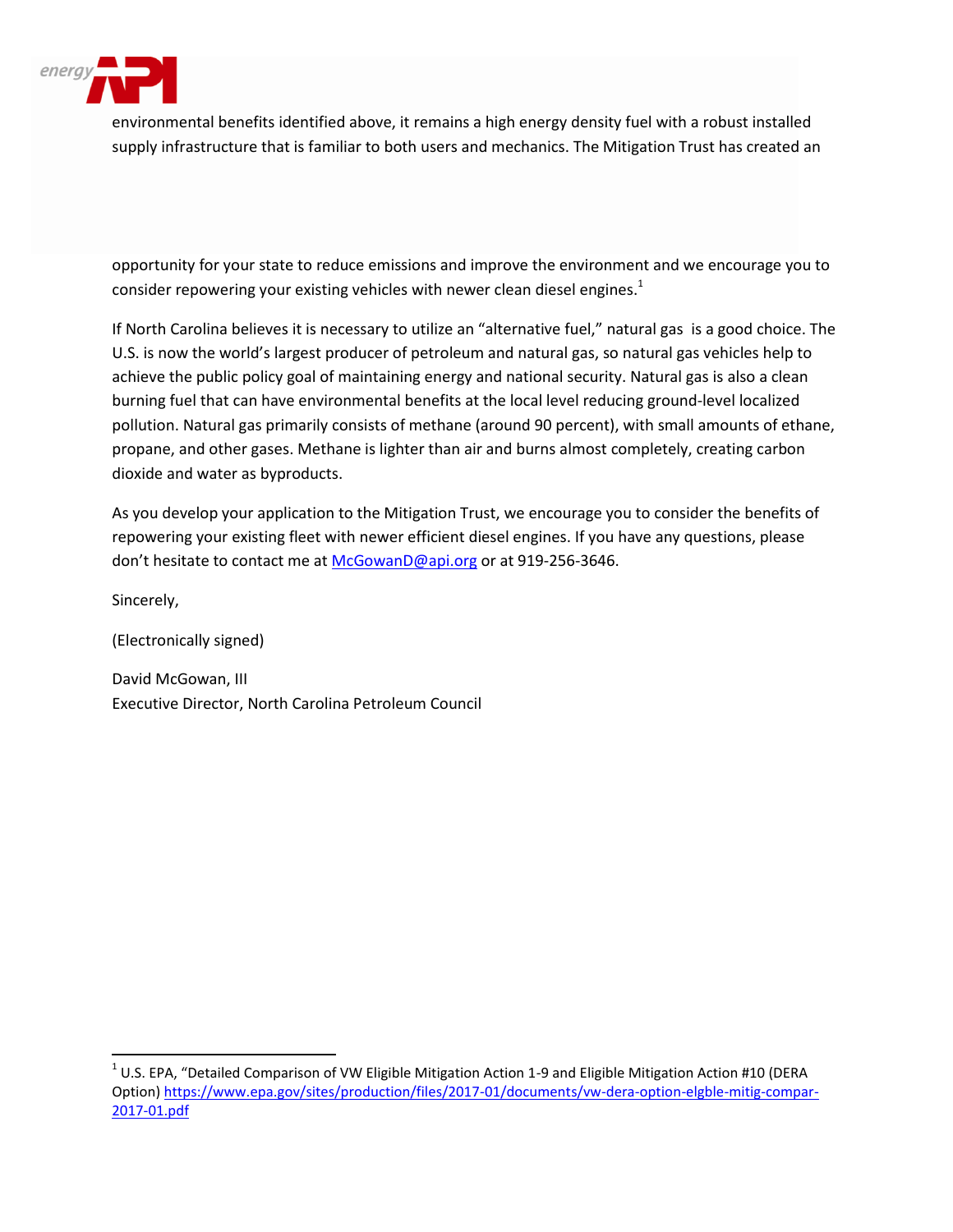

#### **December 21, 2017**

**NC VW Settlement RFI** Division of Air Quality - Mobile sources 217 West Jones Street 1641 Mail Service Center Raleigh, NC 27699-1641 Dag.NC VWGrants@ncdenr.gov

#### **Subject: Response to NC VW RFI**

On behalf of Waste Management, thank you for this opportunity to submit comments on North Carolina's Mitigation Plan to reduce NOx emissions using funds provided for this purpose by the VW Environmental Mitigation Trust. The VW funds offer an extraordinary opportunity for the State to cost-effectively transition to cleaner vehicle fuels, lowering vehicle emissions in the state. We believe natural gas vehicles (NGVs) should play a key role in this transition, given their low emissions and wide availability in all the eligible classes, and their efficiency in achieving NOx reductions - the core purpose of the funds. Along with other private sector stakeholders, we share a desire to see the State develop an effective and equitable spending plan for the funds received under the Volkswagen Settlement Fund.

Natural gas engines are the cleanest commercial available heavy-duty truck engines in the world, offering the ability to reduce emissions by 90% below even the most stringent EPA standards. Compared to new diesel trucks, natural gas engines today meet a low NOx standard that is ten times cleaner than the standard required for new diesel engines. And Cummins' new "Near-Zero" engine has tailpipe emissions comparable to or lower than the NOx emitted to produce electricity used to charge a comparable heavy-duty All-Electric Truck. Since the funds must be used to address excess NOx emissions through vehicle purchases or repowers, the State of North Carolina has a significant opportunity to make a real impact in reducing NOx as well as the associated greenhouse gas (GHG) emission reductions in the State.

We are also asking the State to earmark funds in the mitigation plan for private industry vehicles from the VW Settlement Fund. Private sector funding will leverage 3 times more investment and NOx reduction that government funded vehicles in this program. A truck purchased by the private sector requires 75% private sector funding; however, government fleets can receive up to 100% of the cost of trucks.

Waste Management's following response to the State's Request for Information addresses those areas that we have relevant interests in the State. We thank you for the opportunity to comment on this important emissions reduction opportunity in North Carolina. Should you have any questions, I can be reached at 919-405-1485.

Sincerely,

Randal 1 Louis

**Randall L. Essick Director, Waste Management**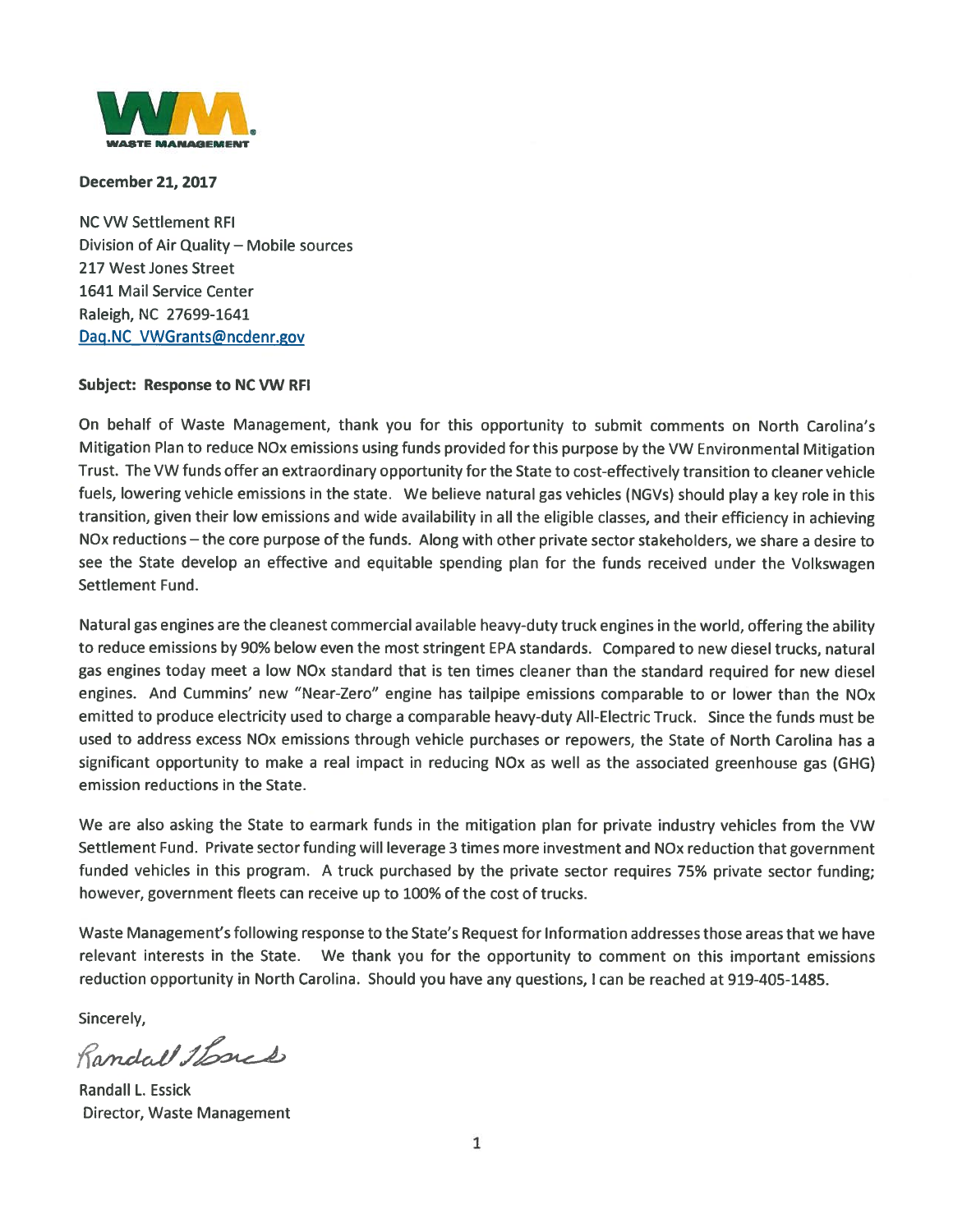# **Waste Management Response to NC VW RFI December 21, 2017**

#### **Section I. Project Applicant Information**

| Company:                          | <b>Waste Management</b>                |
|-----------------------------------|----------------------------------------|
| <b>Contact:</b>                   | <b>Randall Essick</b>                  |
| <b>Government/Non-Government:</b> | Non-Government                         |
| <b>Mailing Address:</b>           | 10411 Globe Road, Morrisville NC 27560 |
| <b>Phone Number:</b>              | 919-405-1485                           |
| <b>Email Address:</b>             | REssick@wm.com                         |

#### Section 2 - VW Programs and Solicitation Design Questions

Respondents should consider providing information in response to the following questions:

#### 1. How should DEQ prioritize projects?

DEQ should prioritize projects to ensure that the funds make the largest environmental impact for the lowest cost possible, which also considering that an equitable distribution of funding is reasonable. There are two elements to this:

Using the Funds for Heavy-Duty Fleets. Under the terms of the settlement there are eleven categories eligible for funding. Four of these represent medium and heavy-duty on-road vehicles which are also the greatest contributors to the overall NO<sub>x</sub> emissions inventory for the categories listed. Focusing the settlement funds on the heavy-duty applications will provide the greatest NO<sub>x</sub> reducing benefits to the State.

DEQ should consider the role of natural gas fleets in NO<sub>x</sub> reduction, as well as the specific activities of the trucks on the road that could be funded. Heavy duty refuse and recycling trucks are on the road in communities across the state for over eight hours per day, five and six days a week, fifty-two weeks per year. They offer the greatest environmental bang for the buck opportunity in North Carolina, associated with the VW Settlement Funds.

DEQ should dedicate funds equally between the public and private sectors. WM recognizes that North Carolina serves to benefit from cleaner mass transit and school buses and cleaner refuse, regional and short-haul trucking. This type of structured investment not only allows the state to show it takes air pollution seriously by improving the emissions of government owned vehicles but also injects a substantial amount of funding into the private sector to assist businesses who are leading the way to a cleaner transportation future.

At the same time, the investment in privately owned heavy-duty trucks is the greatest environmental bang for the buck in the State. For example, WM has 213 diesel trucks in North Carolina. If these trucks were replaced through the VW Funds, WM would contribute 75% of the cost of each new \$300,000 truck allowing the state's funds to go 3 times farther through private investments than through public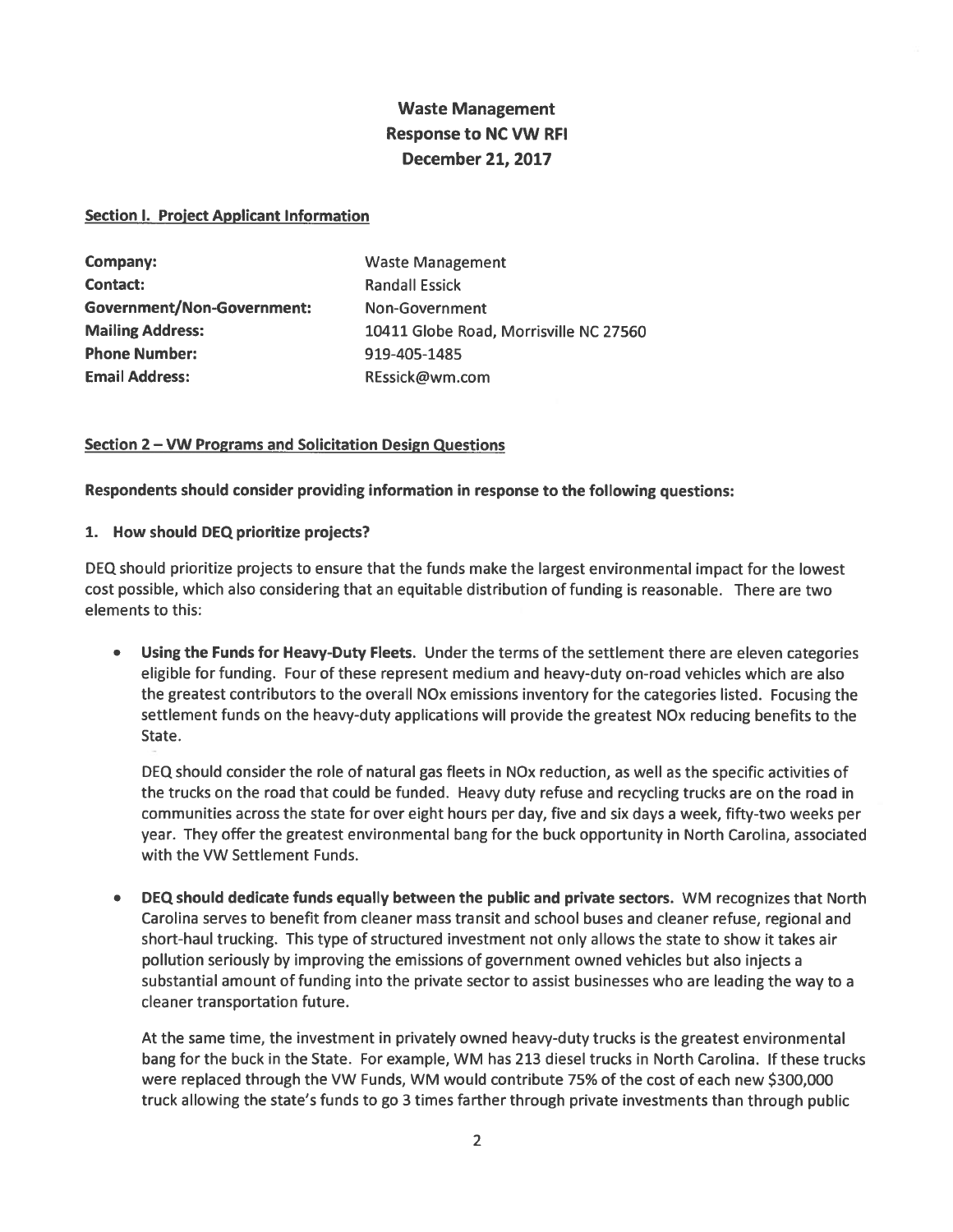fleet funding that would require 100% of the funds. The benefit associated with transitioning these trucks to the latest Cummins-Westport Near-Zero engine that reduces NOx by 90% compared to the newest diesel engine options.

Each existing privately owned diesel truck that is replaced with a Cummins-Westport Near-Zero engine, through VW funding, will remove over 1 ton of NOx from local communities in the state at 25% of the cost to the Fund of public fleets. For Waste Management's trucks alone, that translates to over 213 tons of NOx eliminated in communities across the State.

This is the greatest opportunity available in the state, given current technology, to reduce NOx emissions.

#### 2. What is the anticipated demand for each eligible project type?

WM alone has 213 diesel trucks that should be eligible for funding according to the VW Settlement funds. There are hundreds of other trucks owned by private refuse/recycling operators in the state that would likely apply for this funding.

3. The percentage of trust funds, if any, that DEQ should devote to Light Duty Zero Emission Vehicle Supply Equipment?

The funding should be proportional to the NO<sub>x</sub> reduction opportunity.

4. What is the anticipated demand for specific types of diesel emission reduction projects not eligible under the VW settlement but otherwise eligible under DERA or other state programs?

Our vehicles are eligible for the VW Settlement and DERA Funding programs.

#### 5. Should a certain percentage of available VW funds be allocated to each eligible project type and if so how should the percentage be determined?

The funding should be proportional to the NOx reduction opportunity.

#### 6. Should a certain percentage of available Mitigation Trust funds be reserved for government projects?

Yes, however, recognizing that the funding will go farther with private fleets, government projects should be required to provide 50% of the funding in a matching program requirement.

#### 7. Should funds be geographically distributed, and if so how?

Funds should be distributed in the priority geographic areas highlighted in the Settlement Fund Agreement.

#### 8. Should governmental entities be required to provide matching funds and if so, how much?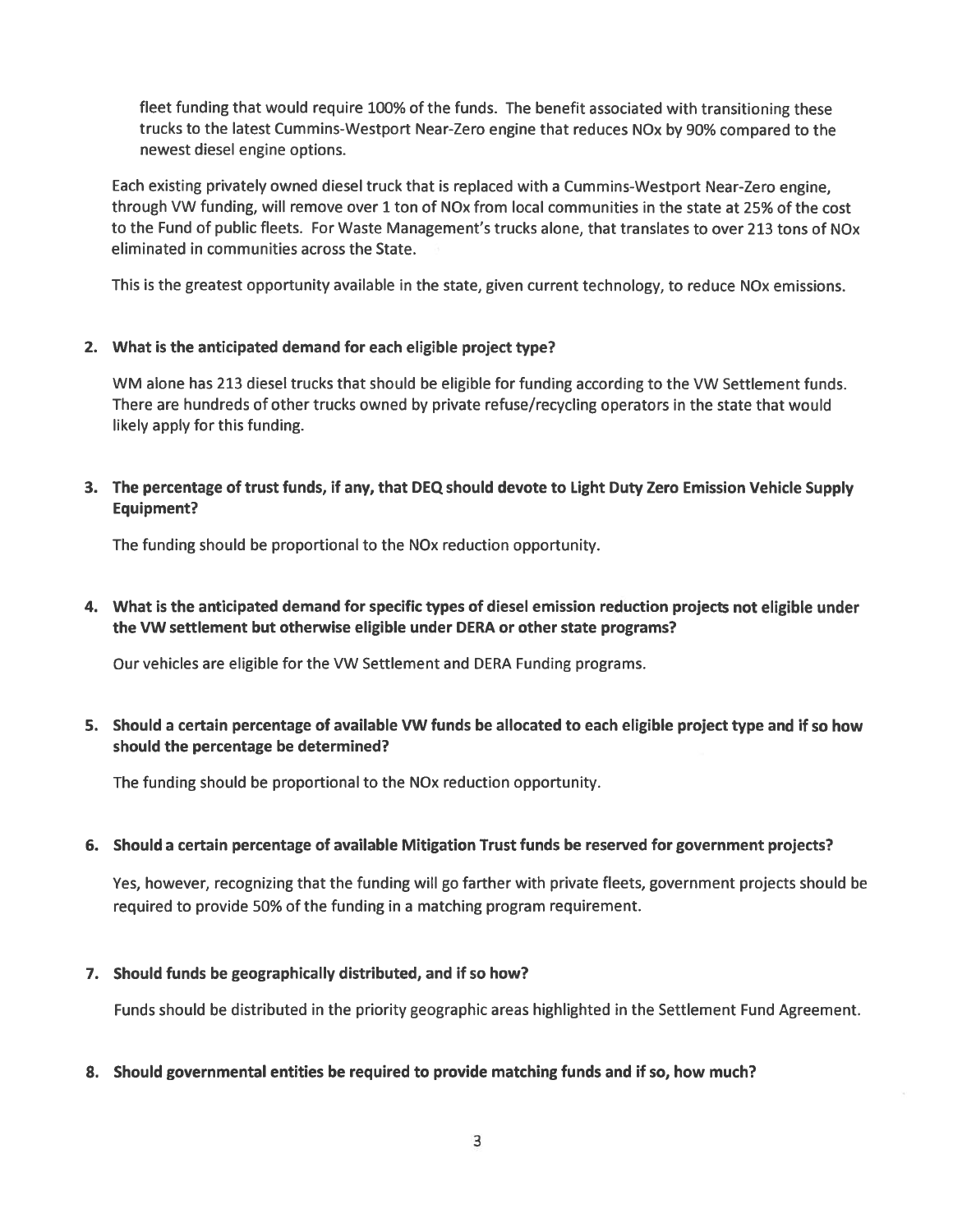One hundred percent funding level for government vehicles provides a great opportunity for public fleets to reduce their emissions. However, the allure of "free" vehicles for the government should not be permitted to dissipate the greater potential deployment of cleaner vehicles. The full funding of government vehicles results in fewer vehicles being deployed per dollar and therefore a reasonable cap must be put in place. A proper balance can be achieved by requiring matching funds in the amount of 50 percent of the vehicle cost which will not only ensure a greater deployment of vehicles but also encourage choices in vehicles which will be financially sustainable over the long-term rather than a one-time proposition.

# 9. Should DEQ establish a minimum project size and if so, what size?

Yes. Project sizes starting at \$500,000 allow more administration of the state's funds, ensuring that maximum funds are allocated to NOx reducing projects.

# 10. In addition to evaluating a proposed project's total cost effectiveness (\$/ton), what other key factors should DEQ consider when evaluating projects?

Priority should be given to those applications which:

- Result in the greatest NOx reduction per dollar spent
- Result in the use of new alternative fueled vehicles, engines, and parts that are manufactured or assembled in this State
- Will encourage job growth in the state

#### 11. What other feedback do you have on project evaluation and/or scoring criteria?

**NA** 

12. What publicly available tool(s) should be used to quantify anticipated emission reductions/offsets for eligible mitigation projects? What, if any, additional resources should be provided and made available?

Argonne AFLEET tool was originally commissioned by DOE Clean Cities program to develop a USEPA cosponsored tool to assist metro areas and Clean Cities coalitions in estimating criteria air pollutant reductions achieved by alt fuel vehicles (this model became known as AirCRED). The calculator measures petroleum displacement and GHG emissions of medium- and heavy-duty alternative fuel vehicles. Argonne then developed a combined, simplified calculator using both of the predecessor models to measure both the environmental and economic costs and benefits of alt fuel vehicles and advanced technology vehicle -AFLEET model. The latest version of AFLEET added low-NOx engine option for CNG and LNG heavy-duty vehicles and added diesel in-use emissions multiplier sensitivity case

13. What methods could DEQ employ to reduce barriers and increase participation in future solicitations for projects?

**NA**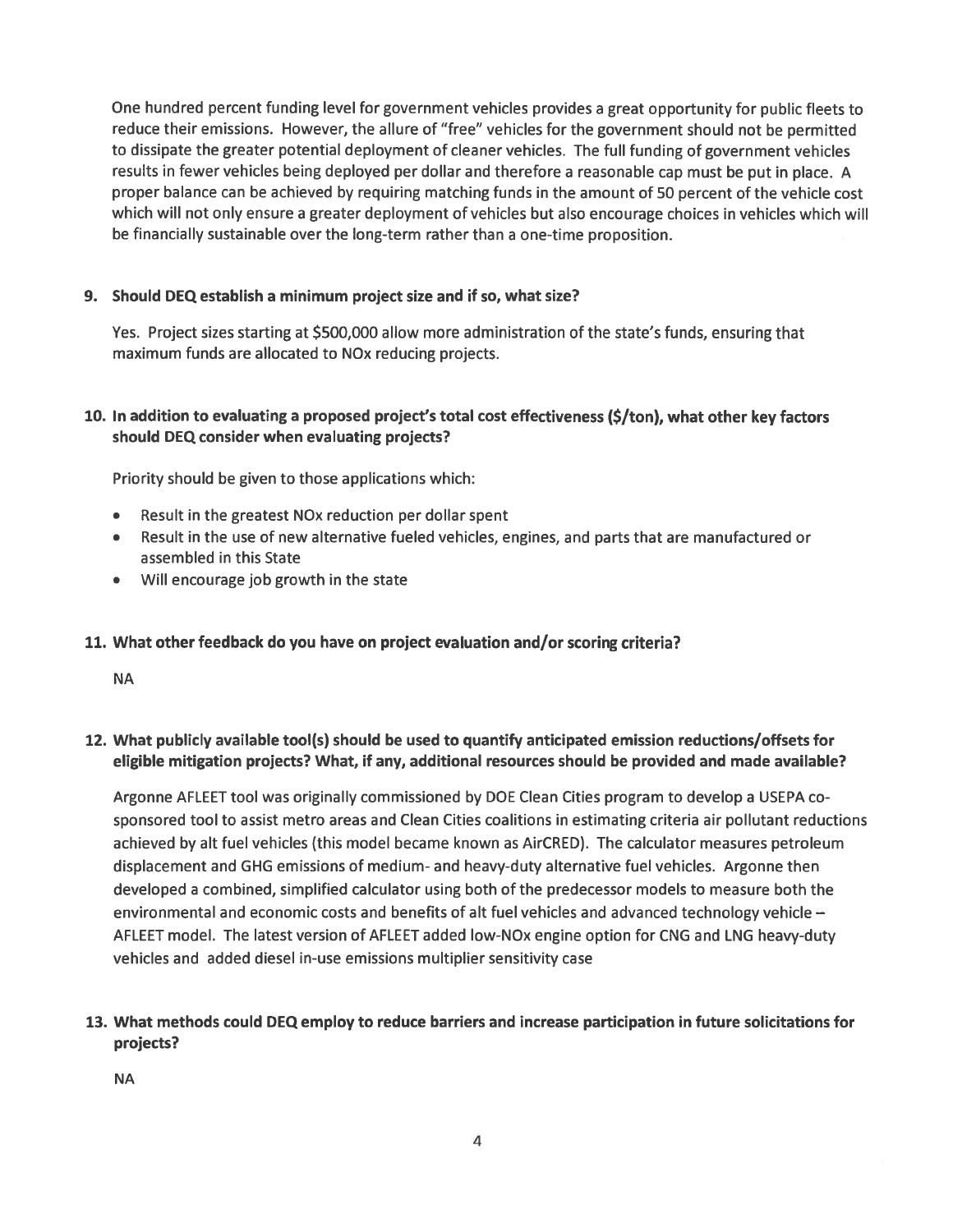14. What information/resources would be most valuable for stakeholders interested in submitting projects and what is the best way to communicate those?

**NA** 

#### Section 3 – Submitting Your Project Information

Identify Applicable Eligible Mitigation Project Category:

1. Class 8 Local Freight Trucks and Port Drayage Trucks with 1992-2009 model year engines and a Gross Vehicle Weight Rating (GVWR) greater than 33,000 pounds (lbs.)

WM operates 213 Class 8 Diesel Trucks that would be eligible for funding according to the VW Settlement Funds. If all of these trucks were replaced with natural gas vehicles using the new Cummins-Westport ISL Near Zero engine, WM would provide \$66 M in funding and the VW Settlement Funds would contribute less than \$15 M. In turn, the state would realize a reduction of 213 million tons of NOx.

- 2. Class 4-8 School, Shuttle, or Transit Buses with model year 2009 or older engines and a GVWR greater than 14,001 lbs. and used for transporting people. **NA**
- 3. Class 4-7 Local Freight Trucks with 1992-2009 model year engines and a GVWR between 14,001 and 33,000 lbs. **NA**
- 4. Freight Switchers with pre-tier 4 engines and operating more than 1,000 hours per year. **NA**
- 5. Ferries/Tugs with unregulated Tier 1 Tier 2 marine engines. **NA**
- 6. Ocean-Going Vessels Shorepower. **NA**
- 7. Airport Ground-Support Equipment with Tier 0 Tier 2 diesel engines, and uncertified or certified to 3 grams per brake horsepower-hour spark ignition engines. **NA**
- 8. Forklifts with greater than 8,000 lbs. lift capacity and/or Port Cargo Handling Equipment. **NA**
- 9. Light Duty (LD) zero emission vehicle (ZEV) Supply Equipment (Level 1, Level 2, or fast charging equipment) and hydrogen fuel dispensing equipment. **NA**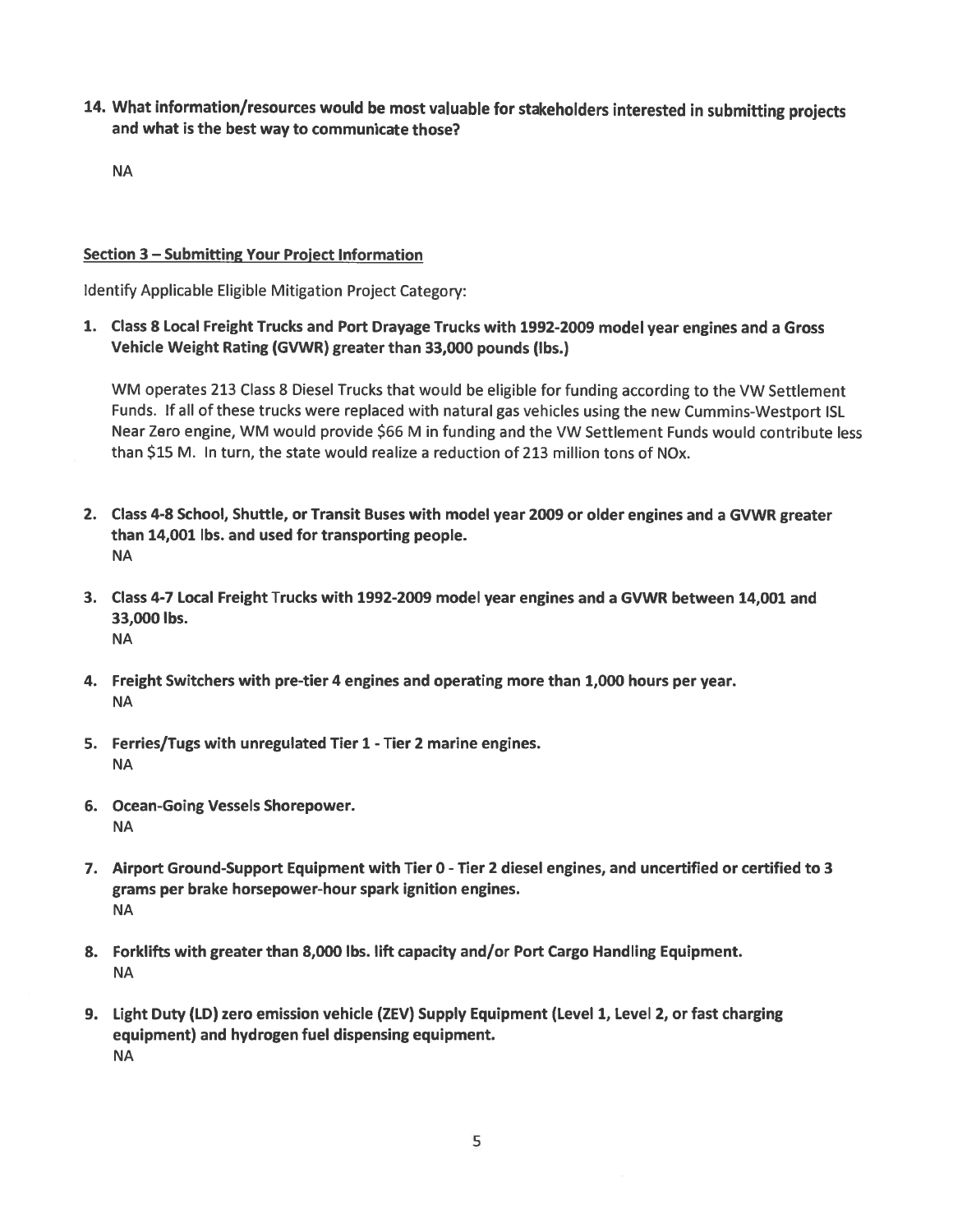#### **Project Summary**

Natural gas trucks are a proven technology with quantifiable environmental benefits. WM has the nation's largest industrial fleet of natural gas trucks - many of these trucks are the result of state grants and incentives.

We have a significant opportunity in North Carolina to make a real impact in reducing NOx, as well as the associated "free" GHG emissions reductions, in the state. We have focused much of investment in areas with incentives, which means we have a long way to go in North Carolina. The State has a unique opportunity to use the VW Settlement funds to replace existing refuse and recycling trucks with low NOx CNG that also provide significant GHG emission benefits, as well:

- CNG vehicles are 26% more cost effective on a \$/ton of NOx reduced basis than a new diesel trucks
- A new, near-zero NOx CNG truck will emit about 0.04 tons of NOx over its lifetime versus an existing diesel,  $\bullet$ which emits 1.11 tons of NO<sub>x</sub>
- New diesel trucks emit 0.4 tons of NOx over their lifetime 10 times that of a new CNG truck
- WM has 74 NGV's in North Carolina but we have 213 diesel trucks that still to be replaced. The diesel trucks are an older fleet (and thus higher emissions) because we are investing in natural gas trucks in areas with incentives. This means that there is a significant opportunity for reduced emissions in North Carolina.
- Replacing WM's 213 diesel trucks with NGVs would eliminate the use of 25.56 million gallons of diesel fuel over a 15-year period.

# Using VW Settlement Funds in North Carolina to grow the fleet of NGVs in the state also moves the state closer to a Zero Emissions Fleet (ZEV) with the growth of Renewable Natural Gas (RNG) in refuse trucks.

Once trucks with natural gas engines are in place, the use of Renewable Natural Gas (RNG) becomes possible. RNG is growing as a renewable fuel in the refuse industry. With three facilities producing RNG, and a new one scheduled to come on line in 2017, we are fueling 40% of our fleet nationwide with RNG  $-$  a renewable gas with 80% fewer GHG emissions than diesel fuel. Using RNG combined with near-zero CNG trucks, we are well on our way to a zero emissions fleet in some states.

#### **Comparison to other fleets**

According to the Natural Gas Vehicle Association of America (NGVA), NGVs deliver the most cost effective NOx emissions reductions, dollar for dollar, of all vehicles eligible for VW Settlement Funds:

While many trucks are, and should be transitioning to natural gas engines for many reasons, including refuse trucks in the mix of trucks eligible for VW Settlement funds is prudent in North Carolina to encourage additional investment in the state in NGVs with the greatest opportunity to reduce NOx, on a dollars-per-ton basis.

The VW Environmental Settlement Fund is specifically designed to mitigate the impacts of NOx emissions associated with their vehicles. Funding natural gas vehicles will lead to the largest dollar-for-dollar total reduction in NOx emissions associated with this funding.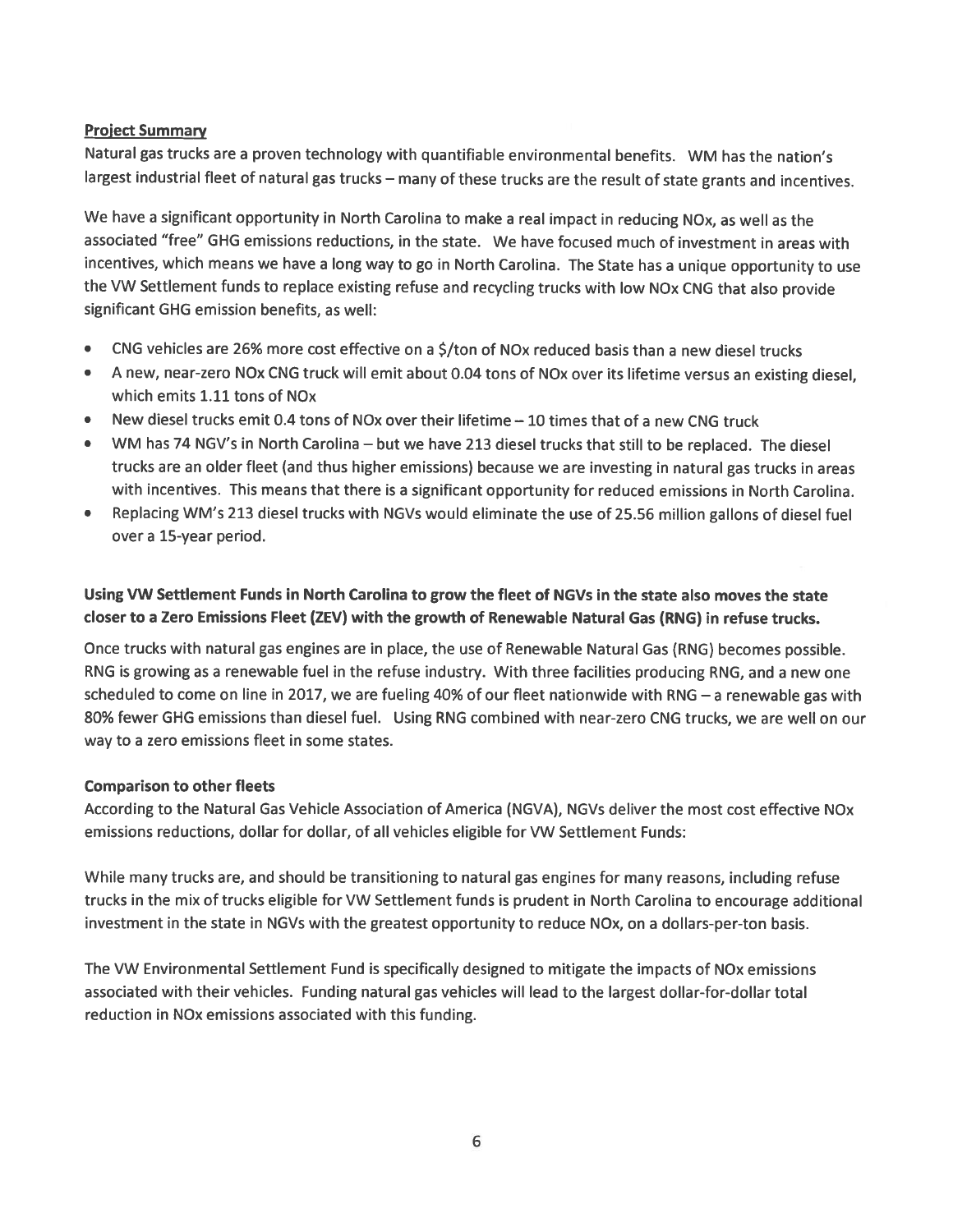

# **OUR SUSTAINABLE FLEET STORY** Waste Management is committed to reducing our fleet's CO2, NOx and GHG emissions.

WM is the largest private vocational heavy-duty fleet user of natural gas in North America. The company has been a pioneer in natural gas since the early 1990s and has invested more than \$1 billion in transportation innovation. Here's a snapshot of our accomplishments:



# **Innovation That Closes the Loop**

The refuse industry, and Waste Management in particular, has the unique systems in place to produce renewable natural gas (RNG) fuel from organic waste (e.g., landfills, wastewater treatment facilities, and food waste) WM uses this RNG to fuel its collection fleet, lowering fuel costs and reducing GHG emissions more than 80% compared to those powered by diesel.

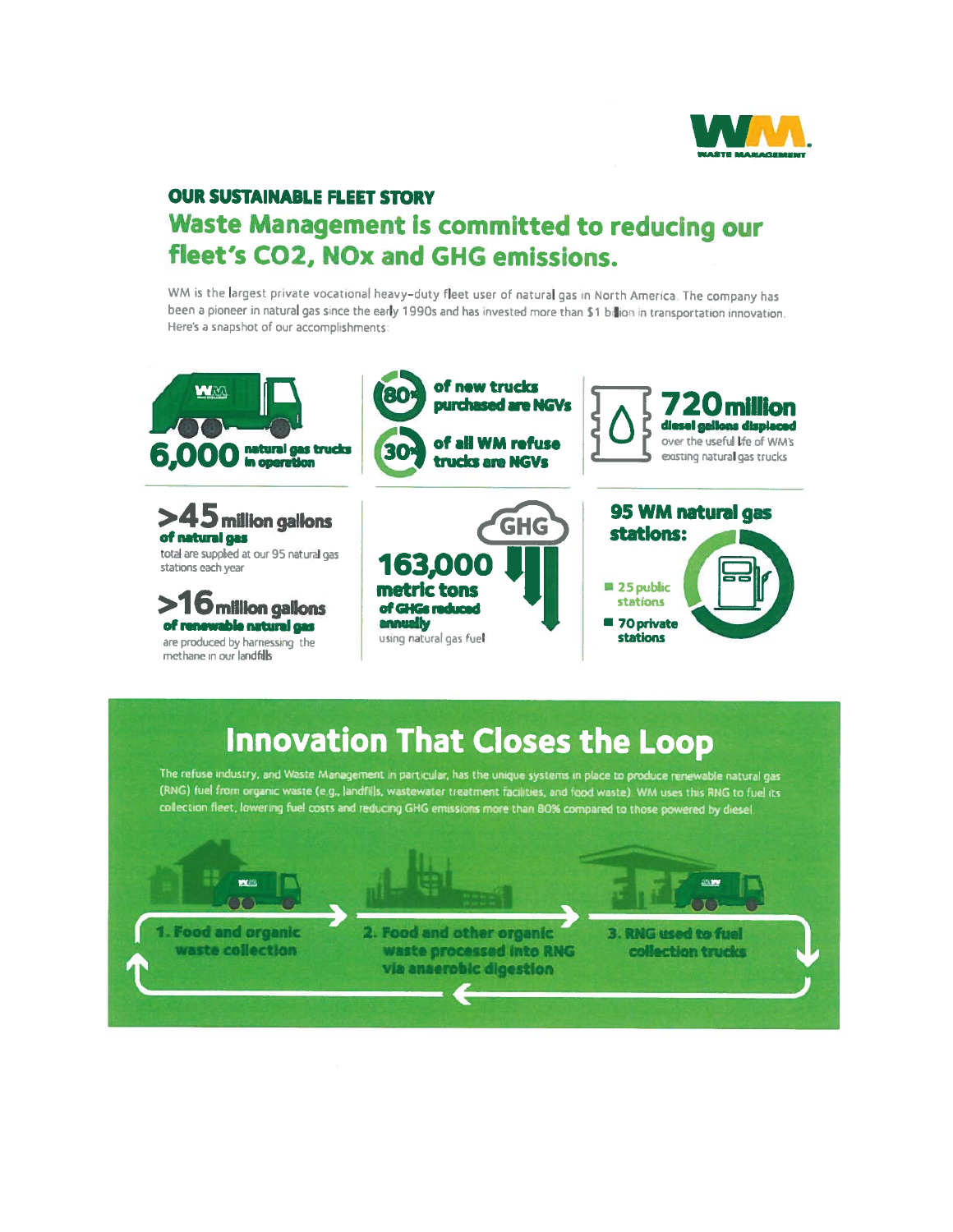**BUILDING ON OUR SUCCESS Maximize the VW Environmental Mitigation** Trust's benefits by funding natural gas collection trucks.



When comparing the cost per ton of NOx reduction, natural gas collection trucks are:











**Electric** Technology Cost \$670,000 NOx Reduced 2,141 lbs



# **Funding Private Sector vs. Municipal Collection Trucks**

# What Would \$10 Million Fund?

The VW program settlement funds enables states to fund 25% of the new vehicle cost for private sector business and 100%. for municipalities. If a state has \$10 million dollars in funding and the average cost of a collection truck is \$300,000, states could fund 33 municipal collection trucks or 133 private sector collection trucks. WM urges the state to prioritize private industry investments in order to achieve the greatest air quality benefits for communities, and provide fleet operators the ability to significantly reduce fuel costs.

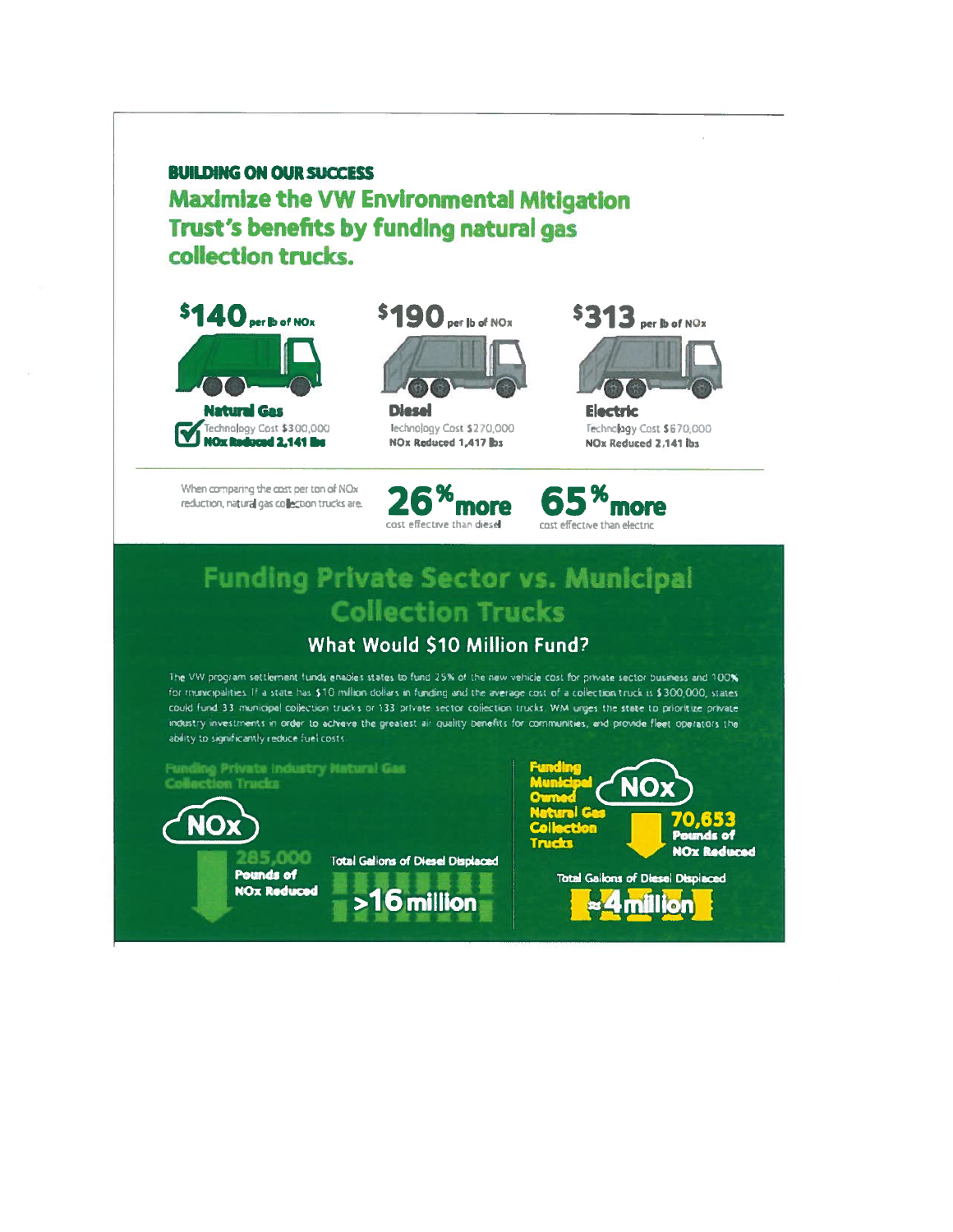November 30, 2017

North Carolina Department of Environmental Quality 217 West Jones Street Raleigh, NC 27603

# **RE: Development of North Carolina's Volkswagen Settlement Spending Plan**

Dear Director Abraczinskas,

We, the undersigned, are a group of public and private sector stakeholders united by a common desire to see North Carolina develop the most environmentally effective and equitable spending that achieves the greatest NOx emissions reduction per dollar for the funds spent pursuant to the Volkswagen Settlement (settlement). Under the eligible designations, natural gas vehicles (NGVs) should play a key role in the enacted plan given their ability to achieve a significant reduction in NOx emissions, which is evidenced by their eligibility demonstrated in each vehicle class. Also, an appropriate consideration when deciding how to invest settlement funds is that \$2 billion has been designated separately for the purposes of Zero Emission Vehicles.

# **Recommendations**

- Aim for the Greatest Environmental Impact for Public Health by Separating the Funds Private & Public Sectors Respectively, 70-30
- Allow All Low NOx, Near-Zero and Zero Emission Vehicles to be Eligible for Grants in the Amount of 25 Percent of the Total Vehicle Cost
- Public Sector Vehicle Grants Should Require a 50 Percent Match
- Grant Prioritization

# **Aim for the Greatest Environmental Impact for Public Health by Separating the Funds – Public & Private Sectors Respectively**

Under the terms of the settlement, there are eleven categories eligible for funding. Four of these represent medium and heavy-duty on-road vehicles, which are also the greatest contributors of NOx emissions of the categories listed. Focusing the settlement funds on these applications will target the greatest emitters, and therefore provide the greatest environmental benefit through their reduced emissions.

Furthermore, on-road vehicles travel in all North Carolina communities, thereby insuring the air quality benefits are shared by all citizens, especially those in urban areas where heavy truck traffic yields health risks for our most vulnerable populations. Conversely, other funding categories, such as those for rail and marine applications, are location specific and proportionally higher cost investments, compared with trucks or buses.

By sharing the funds between the public and private sectors, North Carolina serves to benefit from cleaner mass transit, school buses, refuse, regional and short-haul trucking. A structured plan should account for the greater miles travelled by private fleets and allow the state to show it takes air pollution seriously, by targeting investment where NOx emissions are greatest – while also improving the emissions of government owned vehicles.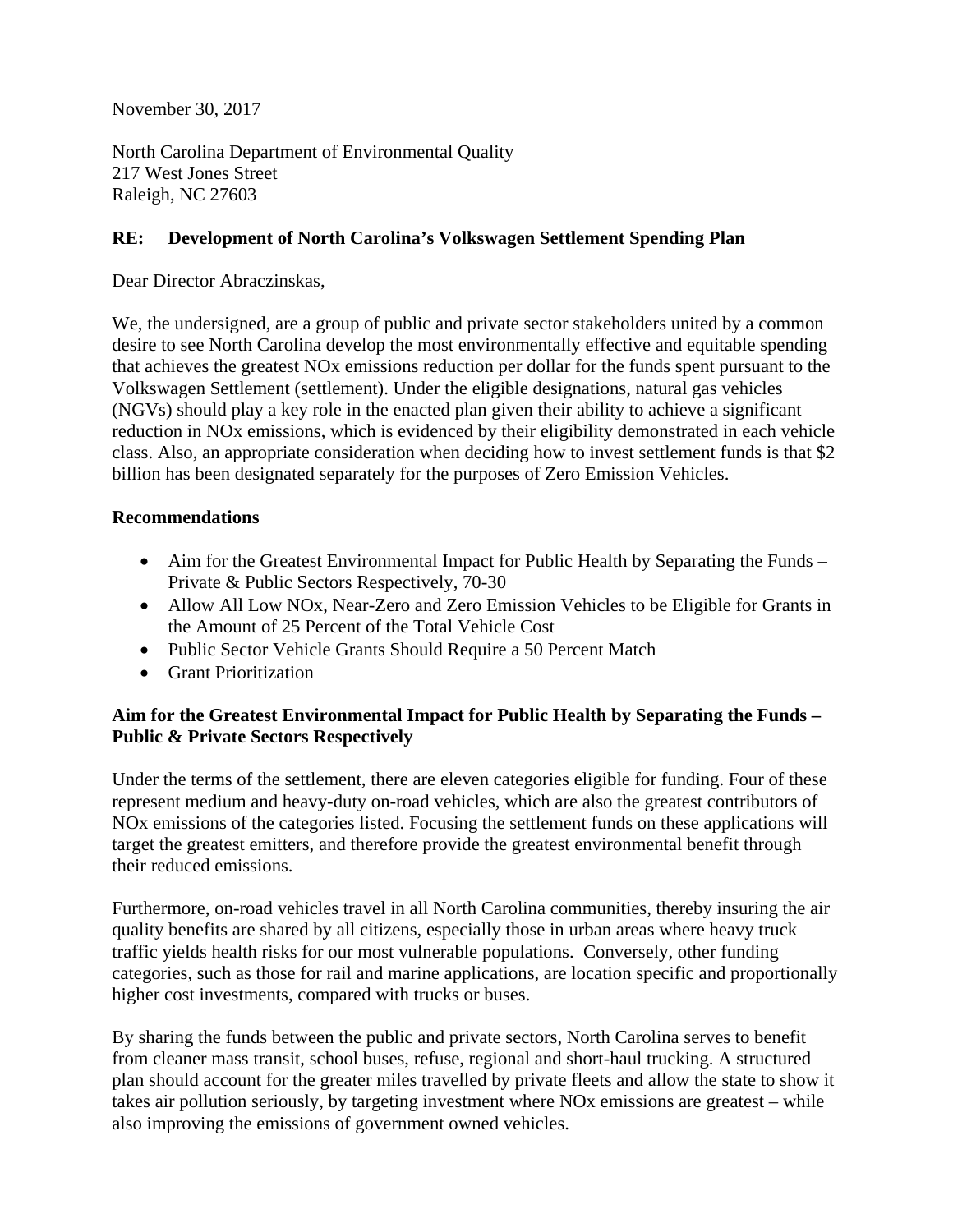We propose a 70-30 split, whereby proportionally, industry is incentivized to upgrade fleets and achieve the highest emissions reduction possible.

# **Allow All Low NOx, Near-Zero and Zero Emission Vehicles to be Eligible for Grants in the Amount of 25 Percent of the Total Vehicle Cost**

Advancements in alternative fuel vehicle technology have made drastic reductions in emissions possible. In North Carolina, Cummins-Westport has begun production of near-zero natural gas engines that produce 90 percent fewer NOx emissions than a new diesel engine. A California Energy Commission<sup>1</sup> report indicates that the near-zero natural gas engine can reduce the lifecycle emissions of medium and heavy duty vehicles to levels near or equal to those of zero emission electric vehicles. The South Coast Air Quality Management District of California views the near-zero NOx standard to be zero emission equivalent<sup>2</sup> based on the district's mix of electric generation supplying their grid. Moreover, their electric generation mix is one of the cleanest in the country, and therefore North Carolina would experience a greater benefit.

While comparable with regard to NOx emissions, natural gas and electric vehicles (EVs) are miles apart on cost. An all-electric medium or heavy duty vehicle can cost twice the amount or more of a similar vehicle powered by a near-zero natural gas engine. Yet, under the terms of the settlement, EVs may receive a grant up to 75 percent of the total vehicle cost, while NGVs and all other alternative fueled vehicles may only receive a grant for up to 25 percent of the total vehicle cost. Therefore, funding the more expensive EV, and at a greater percentage, will result in fewer vehicles being deployed and fewer reductions in NOx emissions. Our recommendation establishes a rational and equitable arrangement, as EVs under this approach will receive close to twice as much funding per vehicle as an NGV

Below is a chart illustrating these points by showing the benefits of a \$7.5 million investment in NGVs versus that same investment in EVs.



*Source: NGVAmerica compiled from Gladstien, Neandross and Associates Game Changer Report Data* 

Due to the NOx emissions reductions NGV's provide a benefit to the environment, especially in urban and industrialized area. The use of natural gas as a transportation fuel is a proven

<sup>1</sup> "2017‐2018 Investment Plan Update for the Alternative and Renewable Fuel and Vehicle Technology Program" California Energy Commission, page 4, www.energy.ca.gov/2016publications/CEC-600-2016-007/CEC-600-2016-007-SD.pdf, October 2016<br><sup>2</sup> "Comments and Responses to Comments on the Revised Draft AQMP Plan", Southern California Air Quality District, page 692: http://www.aqmd.gov/docs/default‐source/clean‐air‐plans/air‐quality‐management‐plans/2016‐air‐quality‐ management‐plan/response‐to‐comments/2016‐aqmp‐rtc‐4‐of‐4.pdf?sfvrsn=4, November 2016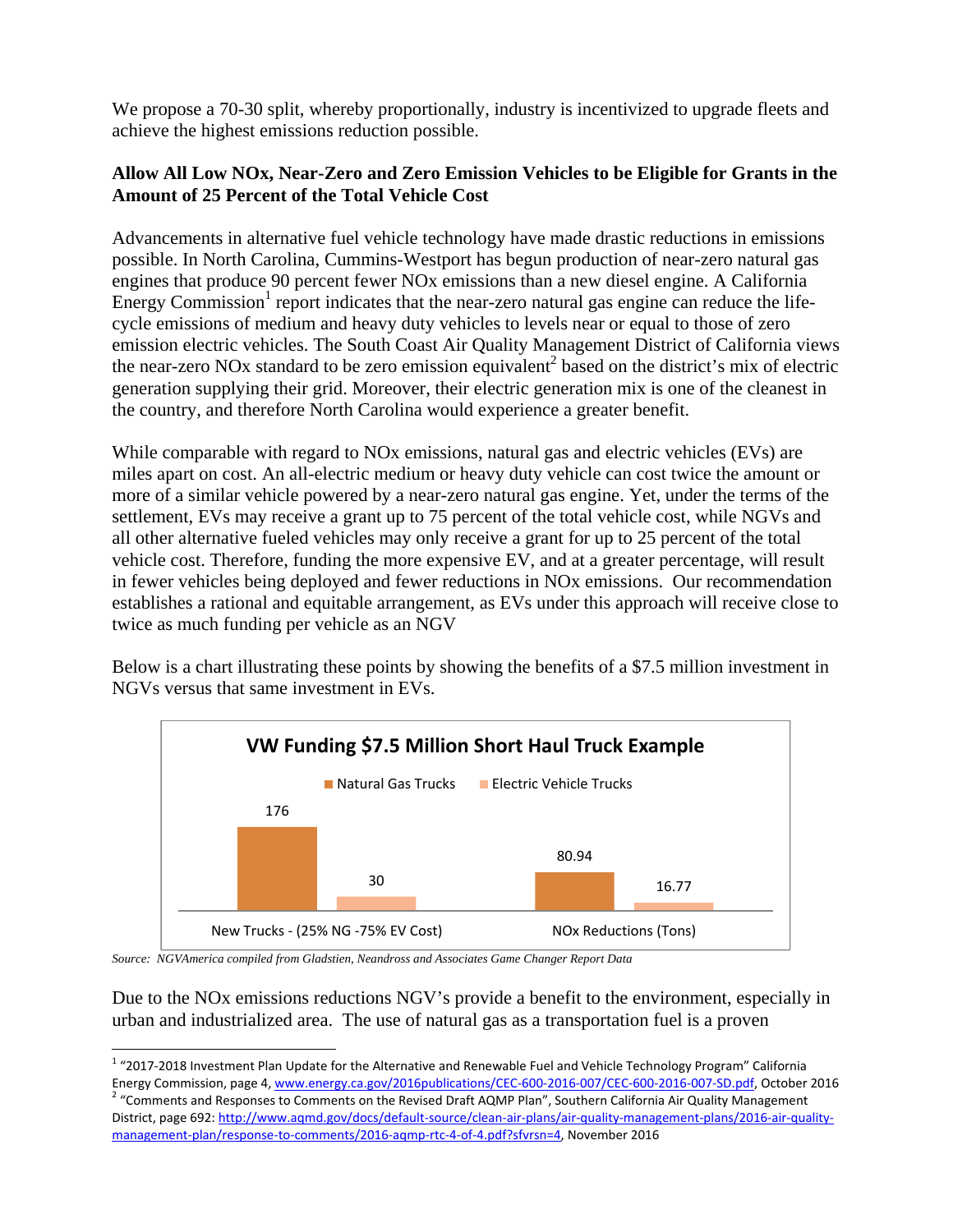technology that enables companies and organizations to reduce emissions, provide a sustainability message, and lower operating costs.

# **Public Sector Vehicle Grants Should Require a 50 Percent Match**

The Settlement allows for a 100 percent funding level for government vehicles, which provides a great opportunity for public fleets to reduce their emissions. However, the allure of "free vehicles for the government" should not be permitted to dissipate the otherwise greater potential for a more positive environmental impact, through grants to industry too in the deployment of cleaner vehicles.

The full funding of government vehicles results in fewer vehicles being deployed per dollar, and therefore a reasonable cap must be put in place. A proper balance can be achieved by requiring matching funds in the amount of 50 percent of the vehicle cost, which will not only ensure a larger deployment of vehicles but also encourage judicious decision making regarding new vehicles. This approach sets a financially sustainable trajectory over the long-term, rather than a one-time proposition that does not account for future replacement costs.

# **Grant Prioritization**

These grants should be used to leverage as many benefits for the Tar Heel state as possible. Therefore, priority should be given to those applications which:

- (a) Result in the use of alternative fueled vehicles, engines, and parts that are manufactured or assembled in this State;
- (b) Will attract new employers to the State or will encourage job growth;
- (c) Benefits small businesses

#### **Conclusion**

North Carolina has a great opportunity to improve air quality and public health, while further transforming the transportation fleets that have a tremendous impact.

Thank you for considering our recommendations, and we look forward to working with you as this plan continues to be developed and finalized.

Representing nearly 4,000 North Carolina vehicles,

Susan Alt Senior Vice President, Public Affairs Volvo Group North America

Brett Barry Senior Policy Advisor Clean Energy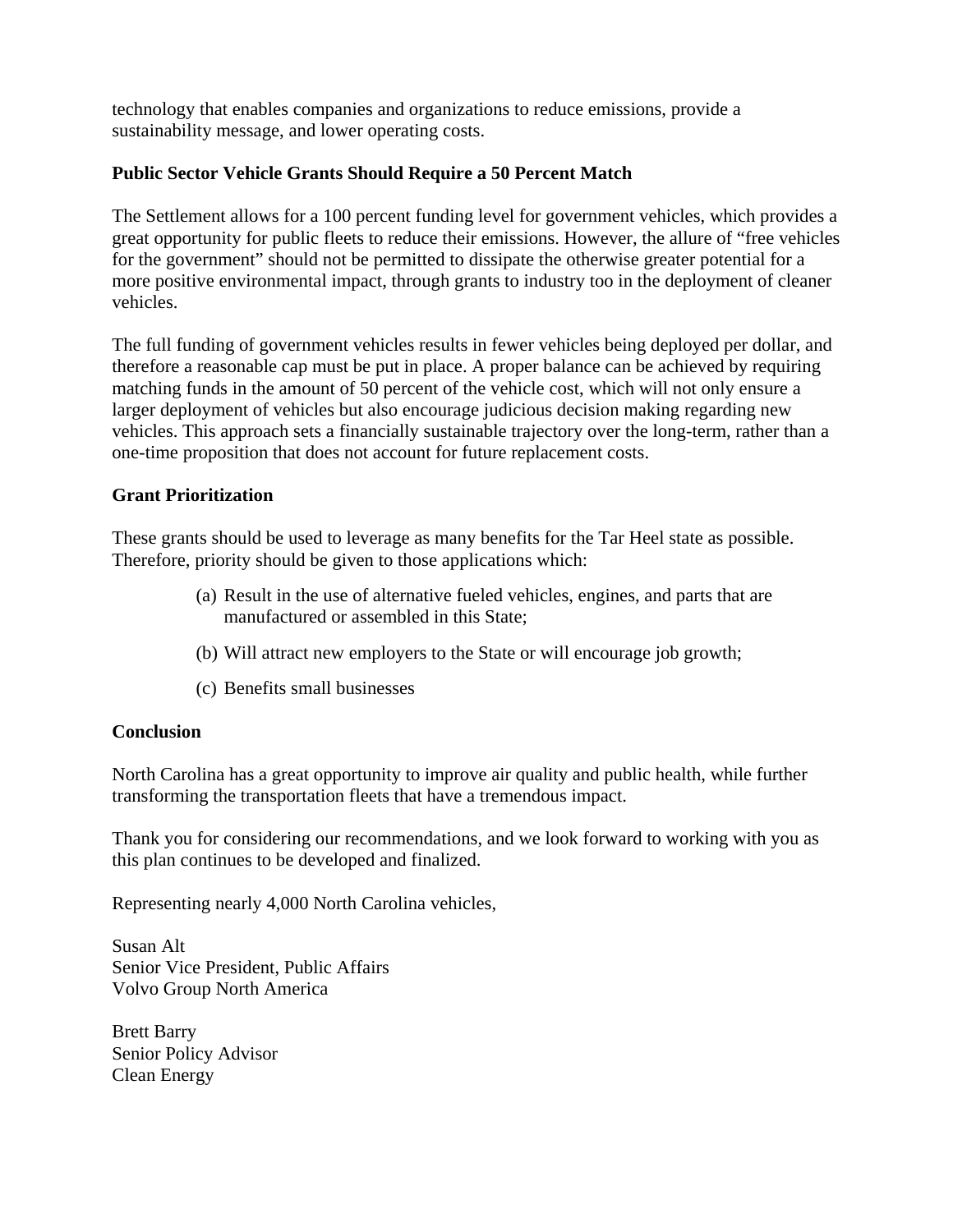Anne W. Butler Director of Sales U.S Gain, a Division of U.S Venture, Inc.

Crystal Collins President North Carolina Trucking Association

Randall Essick Director, Business Development & Gov't Affairs Waste Management, Inc.

Chip Gifford Manager of CNG Business Development Piedmont Natural Gas

Joseph L. Gordon President e-Energy Alternatives, LLC

Drew Isenhour Area President Republic Services Mid-Atlantic Area

Ian MacDonald Director of North American Sales Agility Fuel Sales

Bill McAulay VP, Economic Development & Government Affairs PSNC Energy

Sherrie Merrow Chair, State Government Advocacy Committee NGVAmerica

Frank Morris Vice President/UPS Corporate Public Affairs UPS

Ven Poole Chairman/CEO Waste Industries

F. Durward Tyson, Jr. Gas Systems Engineer Greenville Utilities